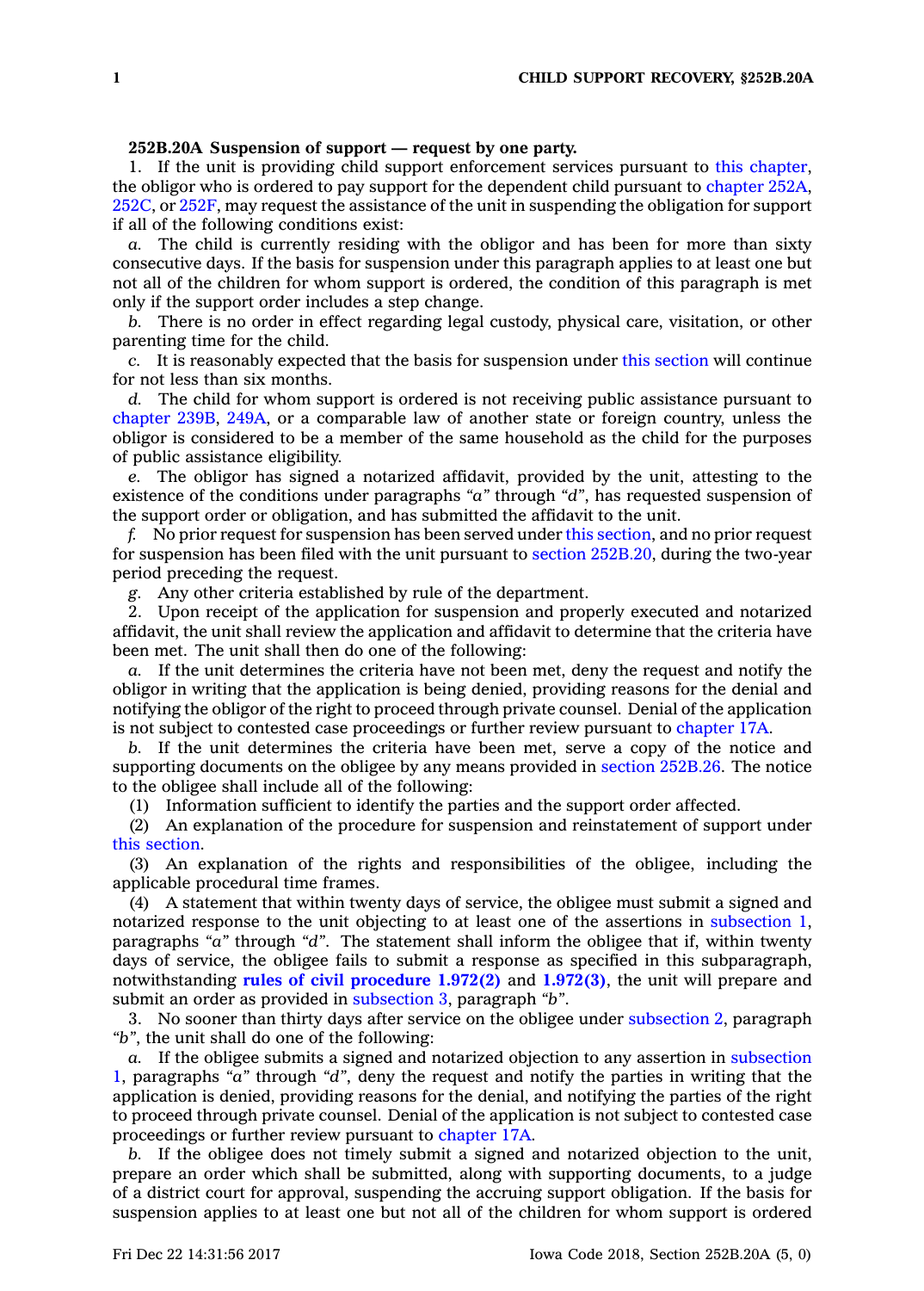## **§252B.20A, CHILD SUPPORT RECOVERY 2**

and the support order includes <sup>a</sup> step change, the unit shall prepare an order suspending the accruing support obligation for each child to whom the basis for suspension applies.

4. An order approved by the court for suspension of an accruing support obligation is effective upon the date of filing of the suspension order.

5. An order suspending an accruing support obligation entered by the court pursuant to this [section](https://www.legis.iowa.gov/docs/code/252B.20A.pdf) shall be considered <sup>a</sup> temporary order for the period of six months from the date of filing of the suspension order. However, the six-month period shall not include any time during which an application for reinstatement is pending before the court.

6. During the six-month period, the unit may request that the court reinstate the accruing support order or obligation if any of the following conditions exist:

*a.* Upon application to the unit by either party or other person who has physical custody of the child.

*b.* Upon the receipt of public assistance benefits pursuant to [chapter](https://www.legis.iowa.gov/docs/code//239B.pdf) 239B, [249A](https://www.legis.iowa.gov/docs/code//249A.pdf), or <sup>a</sup> comparable law of another state or foreign country, by the person entitled to receive support and the child on whose behalf support is paid, provided that the person owing the support is not considered to be <sup>a</sup> member of the same household as the child for the purposes of public assistance eligibility.

7. If <sup>a</sup> condition under [subsection](https://www.legis.iowa.gov/docs/code/252B.20A.pdf) 6 exists, the unit may request that the court reinstate an accruing support obligation as follows:

*a.* If the basis for the suspension no longer applies to any of the children for whom an accruing support obligation was suspended, the unit shall request that the court reinstate the accruing support obligations for all of the children.

*b.* If the basis for the suspension continues to apply to at least one but not all of the children for whom an accruing support obligation was suspended and if the support order includes <sup>a</sup> step change, the unit shall request that the court reinstate the accruing support obligation for each child for whom the basis for the suspension no longer applies.

8. Upon filing of an application for reinstatement, service of the application shall be made either in person or by first class mail upon the parties. Within ten days following the date of service, <sup>a</sup> party may file <sup>a</sup> written objection with the clerk of the district court to the entry of an order for reinstatement.

*a.* If no objection is filed, the court may enter an order reinstating the accruing support obligation without additional notice.

*b.* If an objection is filed, the clerk of court shall set the matter for hearing and send notice of the hearing to the parties and the unit.

9. *a.* The reinstatement is effective as follows:

(1) For reinstatements initiated under [subsection](https://www.legis.iowa.gov/docs/code/252B.20A.pdf) 6, paragraph *"a"*, the date the notices were served on the parties pursuant to [subsection](https://www.legis.iowa.gov/docs/code/252B.20A.pdf) 8.

(2) For reinstatements initiated under [subsection](https://www.legis.iowa.gov/docs/code/252B.20A.pdf) 6, paragraph *"b"*, the date the child began receiving public assistance benefits during the suspension of the obligation.

*b.* Support which became due during the period of suspension but prior to the reinstatement is waived and not due and owing unless the suspension was made under false pretenses.

10. If the order suspending <sup>a</sup> support obligation has been on file with the court for <sup>a</sup> period exceeding six months as computed pursuant to [subsection](https://www.legis.iowa.gov/docs/code/252B.20A.pdf) 5, the order becomes final by operation of law and terminates the support obligation, and thereafter, <sup>a</sup> party seeking to establish <sup>a</sup> support obligation against either party shall bring <sup>a</sup> new action for support as provided by law.

11. Legal representation of the unit shall be provided pursuant to section [252B.7,](https://www.legis.iowa.gov/docs/code/252B.7.pdf) [subsection](https://www.legis.iowa.gov/docs/code/252B.7.pdf) 4.

12. This [section](https://www.legis.iowa.gov/docs/code/252B.20A.pdf) shall not limit the rights of <sup>a</sup> party or the unit to proceed by other means to suspend, terminate, modify, reinstate, or establish support.

13. This [section](https://www.legis.iowa.gov/docs/code/252B.20A.pdf) does not provide for the suspension or retroactive modification of support obligations which accrued prior to the entry of an order suspending enforcement and collection of support pursuant to this [section](https://www.legis.iowa.gov/docs/code/252B.20A.pdf).

14. Nothing in this [section](https://www.legis.iowa.gov/docs/code/252B.20A.pdf) shall prohibit or limit the unit or <sup>a</sup> party entitled to receive